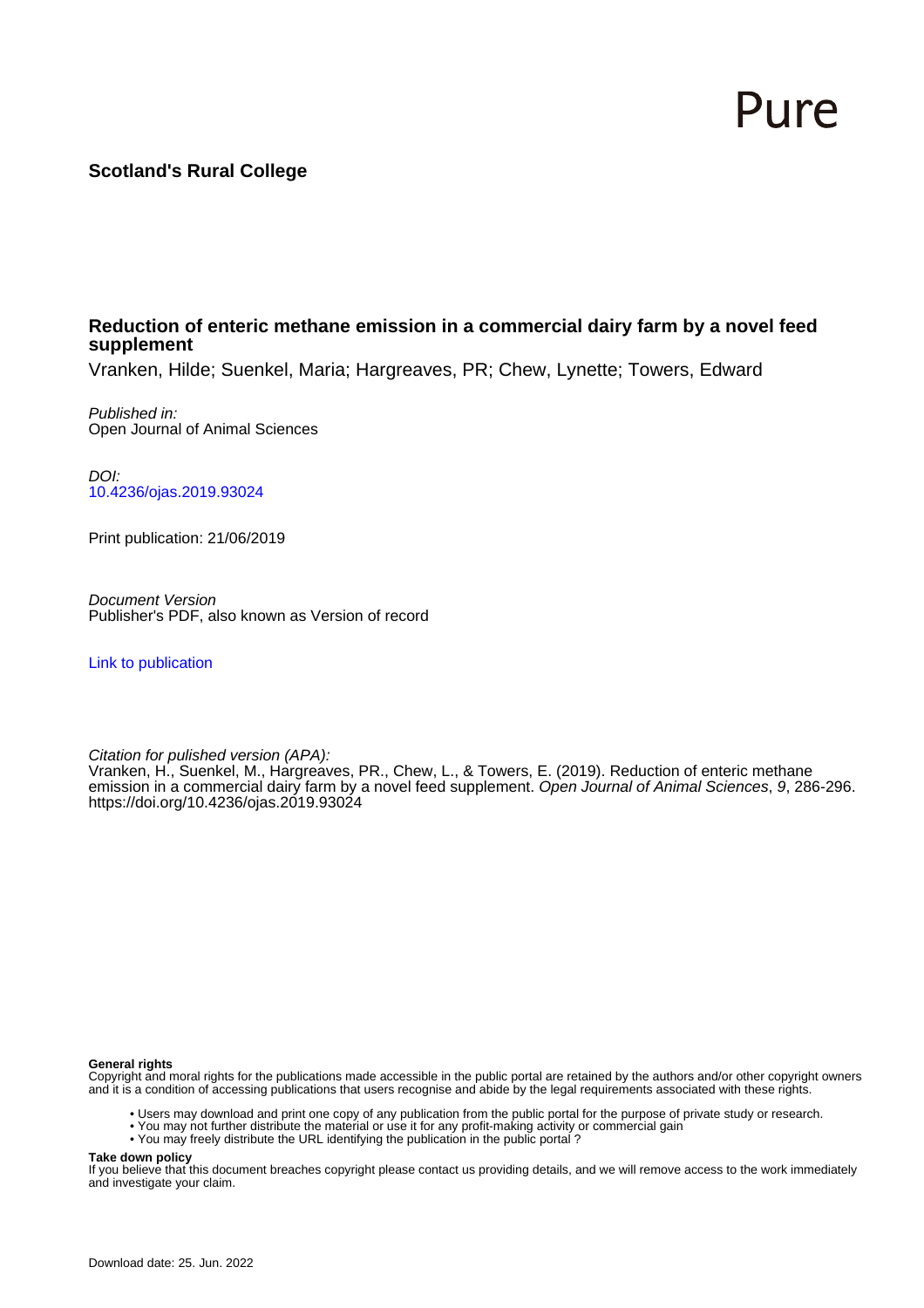

# **Reduction of Enteric Methane Emission in a Commercial Dairy Farm by a Novel Feed Supplement**

**Hilde Vrancken1\*, Maria Suenkel1, Paul R. Hargreaves2, Lynette Chew3, Edward Towers4**

<sup>1</sup>Mootral SA, Rolle, Switzerland <sup>2</sup>SRUC Dairy Research and Innovation Centre, Dumfries, UK 3 InQpharm Group Sdn Bhd, Kuala Lumpur, Malaysia 4 Brades Farm, Lancaster, UK Email: \*hvrancken@mootral.com

How to cite this paper: Vrancken, H., Suenkel, M., Hargreaves, P.R., Chew, L. and Towers, E. (2019) Reduction of Enteric Methane Emission in a Commercial Dairy Farm by a Novel Feed Supplement. Open Journal of Animal Sciences, 9, 286-296. https://doi.org/10.4236/ojas.2019.93024

Received: May 10, 2019 Accepted: June 18, 2019 Published: June 21, 2019

Copyright © 2019 by author(s) and Scientific Research Publishing Inc. This work is licensed under the Creative Commons Attribution International License (CC BY 4.0).

http://creativecommons.org/licenses/by/4.0/



#### **Abstract**

Several in vitro fermentation studies had demonstrated the efficacy of Mootral, a patent-pending natural feed supplement, in reducing methane gas production. In order to test the supplement's application in a commercial farm, Jersey ( $n = 121$ ) and Holstein-Friesian (HF,  $n = 275$ ) lactating cows received 500 g of pellets containing 3% Mootral powder for 12 weeks. Their enteric methane gas production was monitored using a hand-held laser methane detector. During 7 weeks of pre-Mootral supplementation period, dry matter intake (DMI), milk yield and milk quality (fat, protein, urea, pH, bulk tank somatic cell count (BTSCC)) were monitored for both herds and continued during 12 weeks of Mootral supplementation (Mootral period), and 4 weeks after withdrawal of Mootral (post-Mootral period). Feed samples were analysed during each period, and feed efficiencies (FE) for each herd were calculated. Compared to the baseline, the methane gas produced by the Jersey and HF cows during the Mootral period were lower by 38.3% and 20.7% ( $p < 0.05$ ), respectively. DMI for Jerseys were greatest during the pre-Mootral period ( $p < 0.05$ ), while no difference was recorded for the HF cows. Milk yield increased significantly ( $p$  < 0.05) for both herds during Mootral supplementation. FE increased significantly for the Jersey herd during the Mootral and post-Mootral periods ( $p$  < 0.05). Statistically significant changes were detected for urea in both herds, and BTSCC for HF cows, but these did not adversely affect milk quality. Results demonstrated Mootral reduces enteric methane production in lactating cows while increasing milk yield without affecting milk quality.

#### **Keywords**

Rumen Fermentation, Enteric Methane Mitigation, Milk Yield, Laser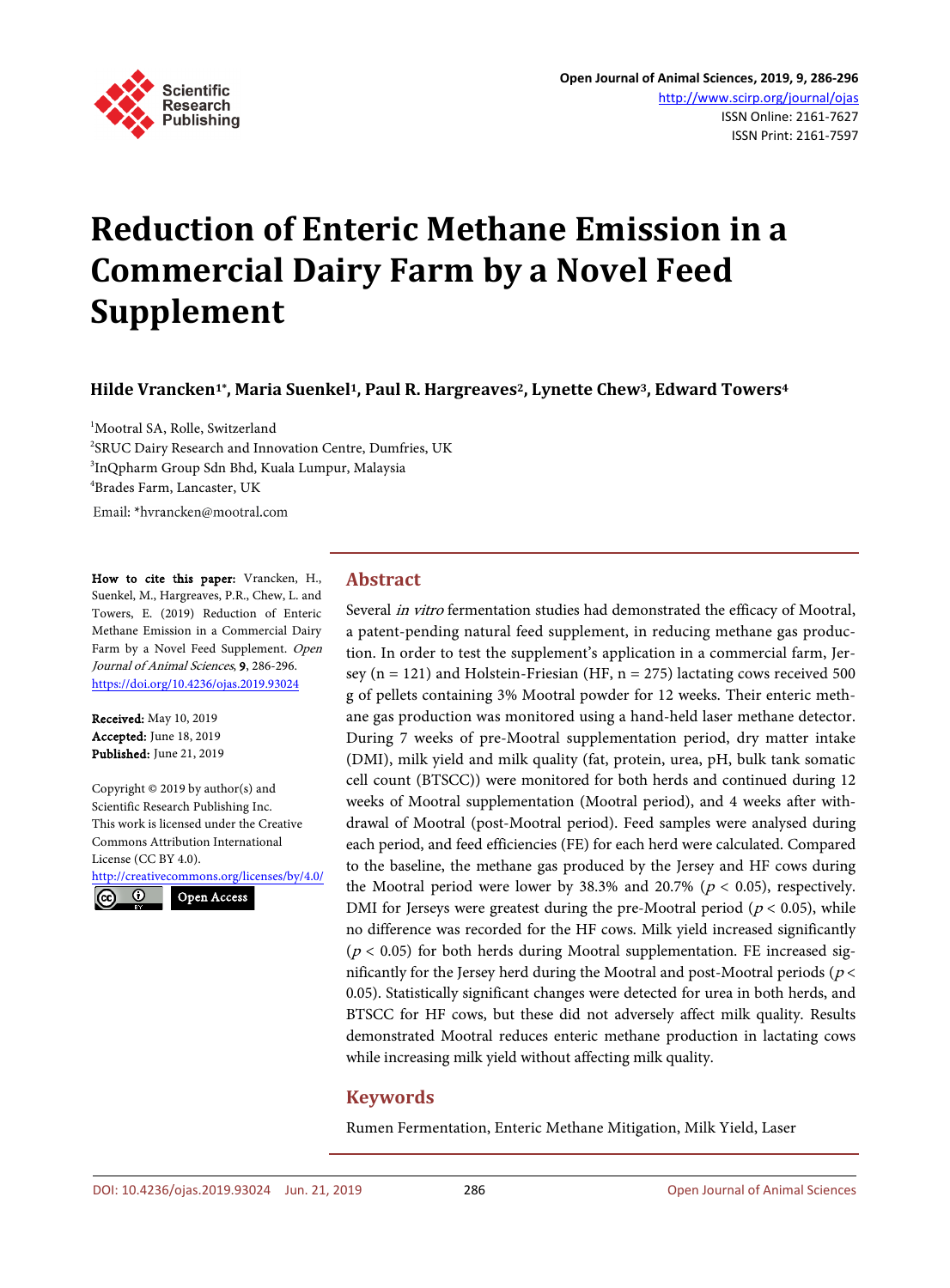Methane Detector, Dairy Farm

#### **1. Introduction**

A recent report by The International Panel on Climate Change has highlighted an urgent need to reduce greenhouse gas (GHG) emissions down to zero by year 2050 in order to limit the global warming rise of 1.5˚C [1]. The GHG emissions contribution from the global livestock sector was estimated at 14.5% of the global total, and two-thirds of this was from cattle, making it the largest contributor in this sector [2]. Furthermore, enteric emissions of methane accounted for 39.1% of GHG emissions from livestock supply chains [2]. This substantial GHG emission from cattle warrants mitigation efforts in order to reduce global warming.

Modulation of rumen fermentation had been shown to reduce enteric methane production [3] [4]. The methanogens, a subgroup of Archaea, are the known producer of methane gas during rumen fermentation [5], and various works have attempted to mediate the methane release either via feeding of different substrates, or by direct influence on the microorganisms themselves [6] [7].

The measurement of methane emissions as a proxy for the efficiency of the rumen have been undertaken in previous studies through the use of respiration chambers. This has involved one cow being monitored for a 24-hour period after acclimitisation of the animal to the chamber. Although the results provide detailed results only one animal is monitored at any one time. Recently a laser methane detector (LMD) has been used to measure enteric methane emissions from the cows. The LMD is a hand-held, portable diode laser absorption spectrometer. The LMD readings have been shown to correspond to measurements taken with a respiration chamber [8] and have been shown to be able to measure methane from a larger number of animals than other methods [9] [10].

Mootral (Mootral SA, Rolle, Switzerland), a patent-pending compound, containing garlic powder and bitter orange (Citrus aurantium) extracts, has been demonstrated to reduce methane production [11]. Eger et al. [12] showed that Mootral reduced the percentage of methanogens during in vitro fermentation and this could be linked to an observed reduction of enteric methane release and production rate. However, it is important to understand if these results translate to commercial farm conditions. Therefore, the aim of this study was to determine the effects of Mootral supplementation on enteric methane released by lactating dairy cows on a commercial farm. Effects of the supplementation on feed intake and milk production was also considered.

#### **2. Materials and Methods**

#### **2.1. Animals and Experimental Diets**

This study was conducted at a commercial dairy farm (Brades Farm, Lancaster, United Kingdom) with 396 dairy cows. The lactating Jersey ( $n = 121$ ) and Hols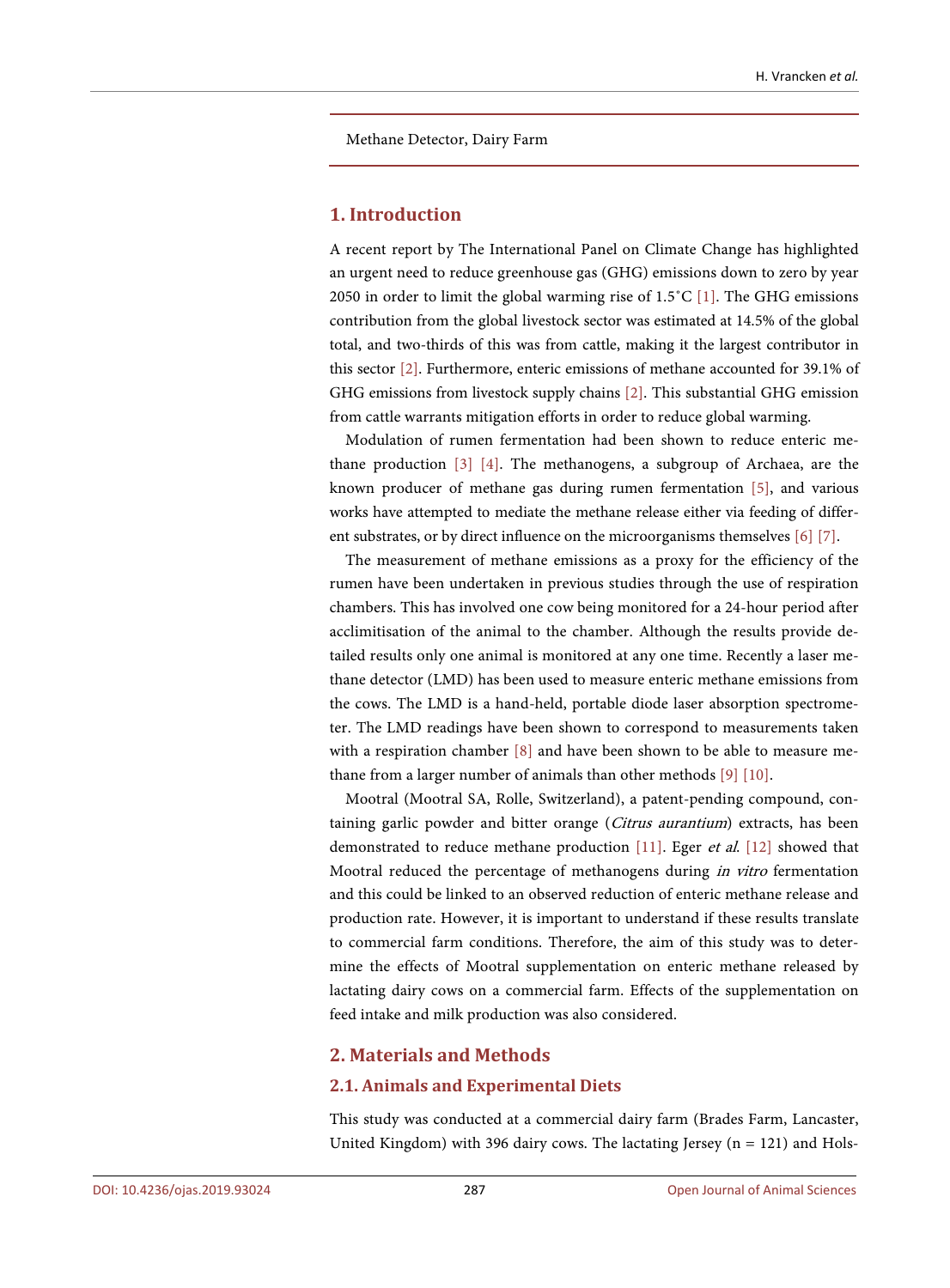tein-Friesian (HF) cows (n = 275) were housed in separate barns with sandbedded freestalls. Animals were handled in accordance with the Scotland's Rurual College's (SRUC) ethical committee guidance on animal use for research.

A basal diet that consisted of a TMR (55% grass silage, 20% caustic wheat, 6% whey permeate; DM basis), supplemented with 19% DM of a milker's supplement (59.5% rapeseed meal, 14% protected rape meal, 12% maize distillers, 10% soya, 4% palm kernel expeller, 0.5% magnesium oxide; DM basis) was prepared daily in a mixing wagon (Powermix Pro; Shelbourne Reynolds, Bury St Edmunds, United Kingdom) and placed in feeding troughs in both barns. Prior to mixing, feeds were stored separately in silos and both herds received the same basal diet.

Both herds received Mootral (Mootral SA, Rolle, Switzerland) incorporated in pellets, formulated by a feed mill (Dugdale Nutrition, Clitheroe, United Kingdom) containing 3% Mootral, based on previous internal research, along with other feed (58% rape meal, 14% protected rape meal, 12% maize distillers, 9% Hipro soya, 3.5% soya hulls, and 0.5% magnesium oxide; DM basis). The pellets were delivered in 25 kg bags and stored in a dry, sheltered area in the farm. The pellets were supplemented at 500 g/day/cow in the TMR during the 12 weeks of Mootral supplementation (Table 1).

#### **2.2. Monitoring**

All cows on the farm were milked twice a day starting at 06:15 hours and again at 18:00 hours, in a swing-over milking parlour (GEA-Westfalia, Düsseldorf, Germany). Weekly milk yield was recorded with the milk management system (GEA-Westfalia, Düsseldorf, Germany). Milk from the Jersey and Holstein-Friesian herds were stored in separate cooled bulk tanks. Milk was sampled from separate bulk tanks for each herd every week in duplicate, for milk quality analysis. Samples were sent on the same day of milking to the National Milk Laboratories (NML; Wolverhampton, United Kingdom) for analysis of milk fat, protein, lactose, urea, pH and bulk tank somatic cell counts (BTSCC), using Fourier transform infrared spectroscopy (FTIR) (Foss, Hilleroed, Denmark). Redundancy testing for the same milk attributes was made with duplicate milk samples tested at Landeskontrollverband Weser-Ems (Leer, Germany) and the results from both laboratories were evaluated. As both laboratories showed comparable results, only the results from NML have been reported here. Milk yield and results of the milk analyses during Mootral supplementation were compared with the previous farm records.

Feed samples of the total mixed ration were collected in each period and sent for nutritional analysis (Table 4) using near infrared spectroscopy (Eurofins Agro, Wageningen, Netherlands). Dry matter intake (DMI) for the TMR fed to both herds was determined weekly from feed samples using a moisture tester (Koster, Ohio, USA) and the amount of refused feed was subtracted from the total initially provided.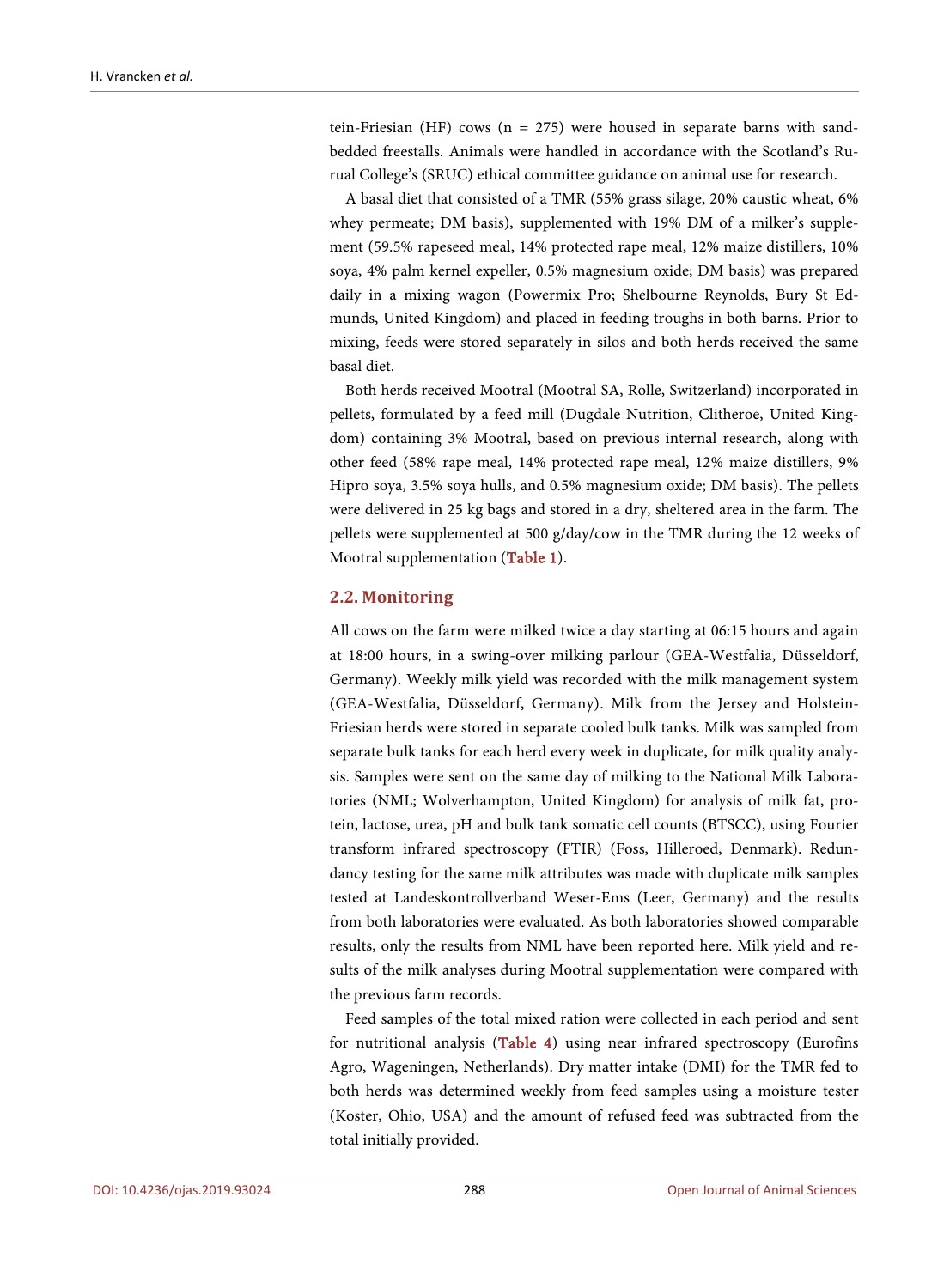Table 1. Schedule of sampling. FA = feed analysis, LM = laser measurement. FA of feed samples made at beginning of each period. The same schedule was applied to both Jersey and HF herds.



Enteric methane emission from a sub-set of each herd were measured using a handheld LMD (Laser Methane Mini; Tokyo Gas Engineering, Tokyo, Japan). Measurements were taken individually from 15 Jersey and 15 Holstein-Friesian cows as they returned from the milking parlour in the morning from approximately 06:15 hours. Measurements procedure was similar to the work of Sorg et al. [13]. The cows were held in either a crush or artificial insemination stall and the handheld LMD was pointed at the cow's nostrils for 4 minutes at a distance of 1 m. LMD measurements were taken on Week 12 of the Mootral period with baseline measurements taken on week 16 (Table 1) from the same cows as identified by their unique ear tag numbers. Means of the LMD readings from each cow from these different periods were used for comparisons.

A qualified veterinarian observed the herds' health bi-weekly, taking note of any problems related with fertility, feet problems, mastitis, and metabolic disorders.

#### **2.3. Calculations and Statistical Analyses**

Feed efficiency (FE; L/kg) was the ratio of milk yield (L/day) to DMI (kg/day).

Weekly means of all variables of interest were analyzed using one-way ANOVA with post-hoc test on GraphPad Prism version 6.04 (GraphPad Software, La Jolla California, USA). The fixed effect was the period, while random effects were the LMD readings, DMI, milk yield; and milk fat, protein, lactose, urea, pH and BTSCC. Analyses were considered significant at  $p \le 0.05$ .

#### **3. Results and Discussion**

#### **3.1. Enteric Methane Emissions**

Methane concentrations for both Jersey and HF cows measured with the LMD showed a significant decrease from the baseline values ( $p < 0.05$ ) by 38.3% for the Jersey cows and 20.7% for the HF cows (Figure 1) with the use of the Mootral supplement. Data from 1 cow in the HF herd was omitted from analysis due to missing measurements in week 12.

Methane gas readings from the LMD in this study was low compared to other reported LMD measurements which ranged from 100 to 400 ppm-m [8] [13] [14]. Variations of methane emissions were influenced by the cow's activity, as demonstrated in an earlier work [14], and would explain the low methane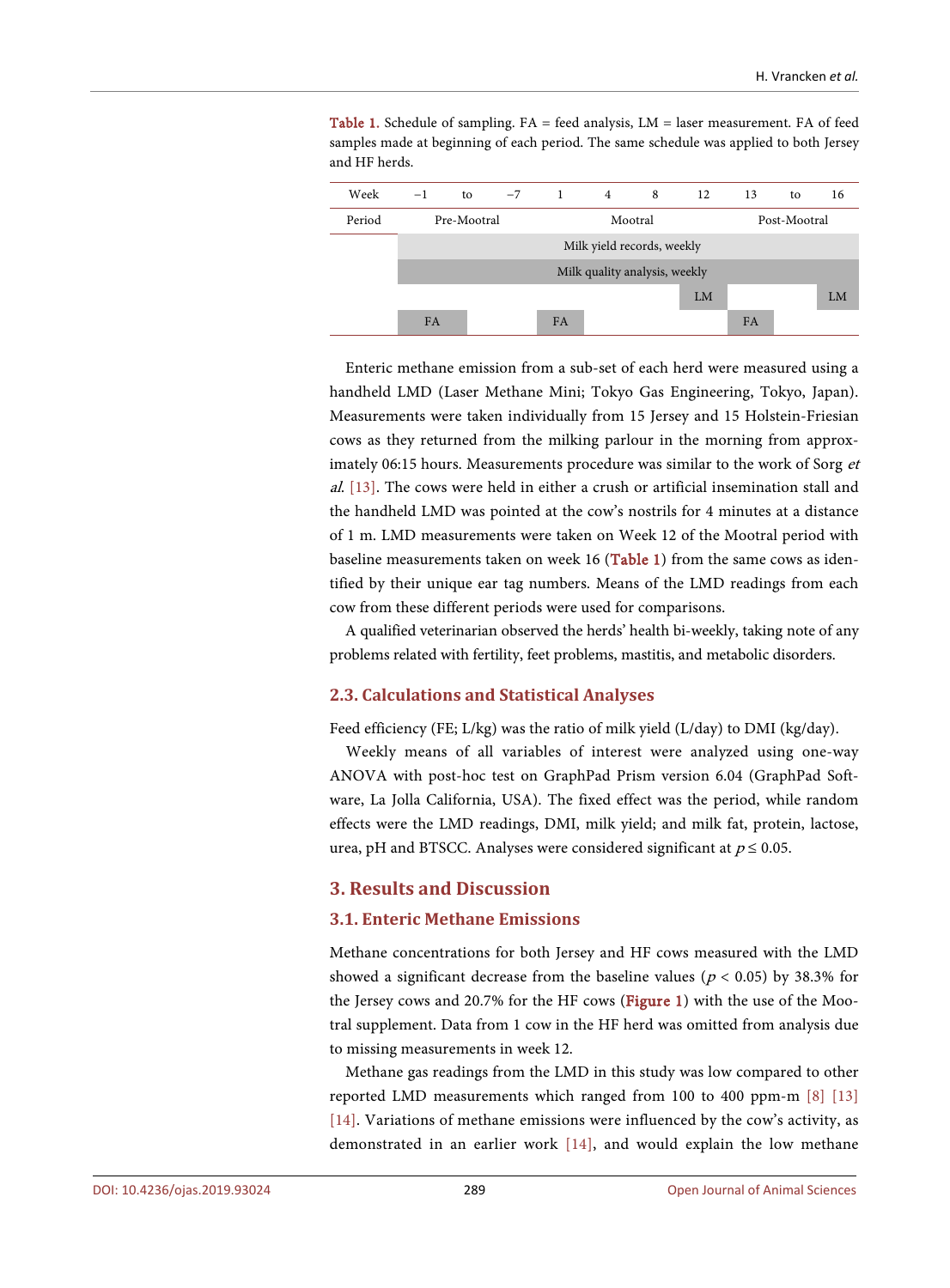

**Figure 1.** Mean enteric methane (CH<sub>4</sub>) emissions for Jersey (n = 15) and HF (n = 14) cows during Mootral supplementation and baseline (\* indicates significant difference), p < 0.05. Vertical bars are SEM.

measurements. As the LMD measurements were taken in the early morning before the cows had been fed, and with low rumen fill, fermentation would not have been at its peak. Measurements made in enclosed areas later in the day after rumen fill, as with respiration chambers, tended to record higher methane concentrations, as seen in LMD readings reported in an earlier work [8]. However, the LMD measurements were taken in a sheltered area with no noticeable effect of wind movements. When compared with other methods of methane measurements, the LMD still ranked intensity of methane similarly [13].

The results of enteric methane reduction previously reported for garlic additions in diets for ruminants have ranged from 6% to 18% [15] [16] [17], while that for citrus pulp had no effect on methane mitigation [18]. The bitter orange extract in Mootral would naturally contain flavonoids and as Graz and Miller [11] had shown, flavonoids alone did very little in reducing methane gas during rumen fermentation. However, when allicin from garlic was present with the bitter orange extract, there was notable methane reduction. This indicates that the Mootral composition could have synergistic effects in reducing enteric methane production.

#### **3.2. Milk Yield and Milk Composition**

The milk yield for the Jersey herd increased significantly ( $p < 0.05$ ) by 5% during the Mootral period compared to before Mootral supplementation. The increased milk yield during Mootral supplementation was also recorded for the HF herd, which had a significant ( $p < 0.05$ ) increase of 7.8% compared to before Mootral supplementation. Both herds' milk yield remained at the heightened level for 4 weeks after Mootral supplementation stopped (Table 2).

Milk constituents were monitored at pre-Mootral and during Mootral supplementation (Table 3) with most of the milk constituents (milk fat, protein,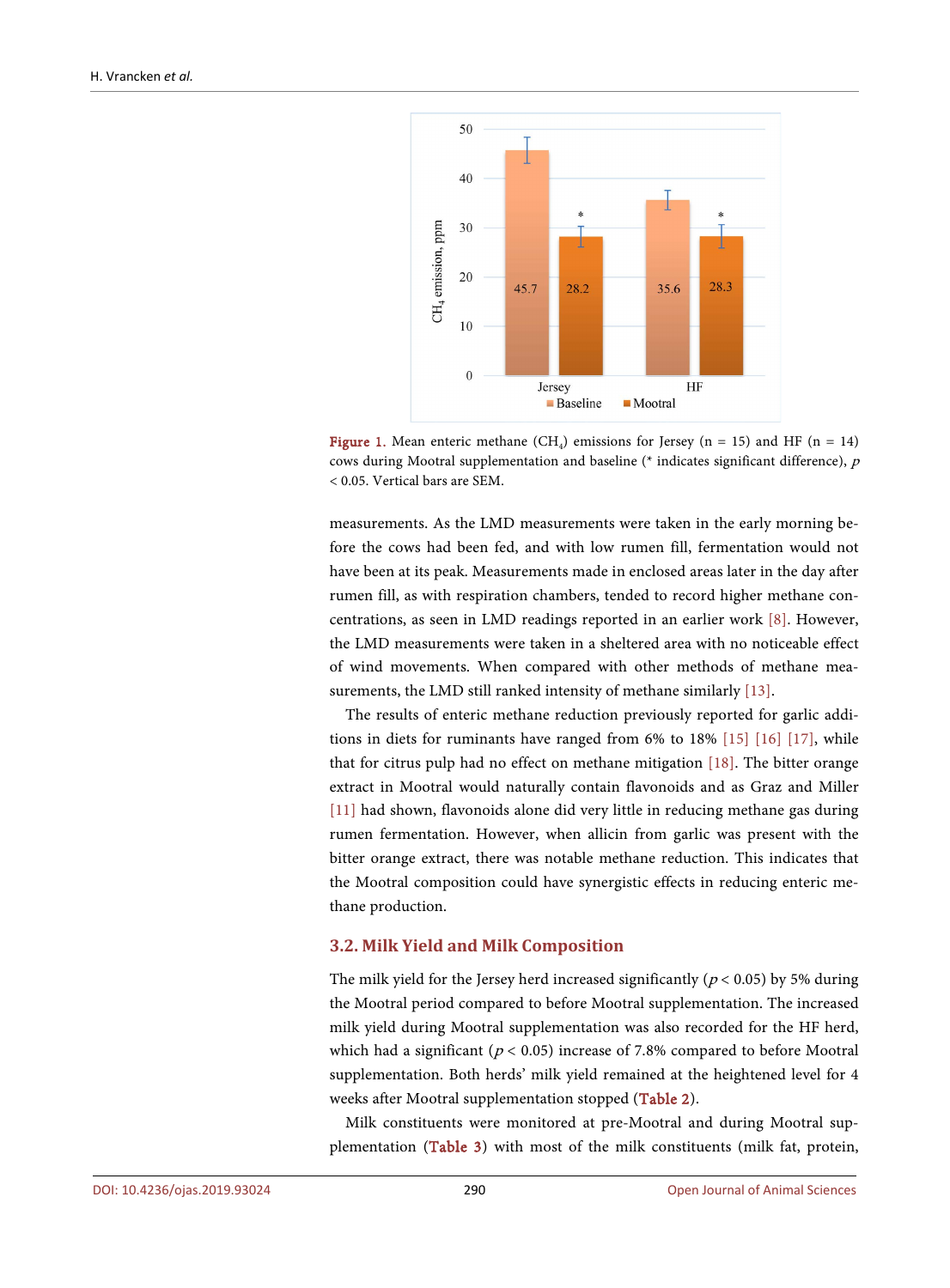Table 2. DMI and milk yield of Jersey and HF herds.

| Item                           | Pre-Mootral     |            | Mootral     |            | Post-Mootral       |            |
|--------------------------------|-----------------|------------|-------------|------------|--------------------|------------|
|                                | Mean            | <b>SEM</b> | Mean        | <b>SEM</b> | Mean               | <b>SEM</b> |
| <b>Jersey herd</b> $(n = 121)$ |                 |            |             |            |                    |            |
| DMI, kg/cow/day                | $13.25^a$       | 0.09       | $12.43^{b}$ | 0.21       | 11.34 <sup>c</sup> | 0.28       |
| Milk yield, L/cow/day          | $22.33^{a}$     | 0.22       | $23.43^{b}$ | 0.14       | $23.55^{b}$        | 0.23       |
| <b>HF herd</b> $(n = 275)$     |                 |            |             |            |                    |            |
| DMI, kg/cow/day                | $22.23^a$       | 0.12       | $23.44^a$   | 0.36       | $21.95^a$          | 0.63       |
| Milk yield, L/cow/day          | $27.67^{\circ}$ | 0.34       | $29.83^{b}$ | 0.16       | $29.66^{b}$        | 0.16       |

Superscripts within the same row which differ denote significant differences ( $p < 0.05$ ).

Table 3. Milk constituents of Jersey and HF herds before and during Mootral supplementation.

| Item                           | Pre-Mootral |            | Mootral  |      |  |
|--------------------------------|-------------|------------|----------|------|--|
|                                | Mean        | <b>SEM</b> | Mean     | SEM  |  |
| <b>Jersey herd</b> $(n = 121)$ |             |            |          |      |  |
| Milk fat, %                    | 5.64        | 0.04       | 5.64     | 0.02 |  |
| Milk protein, %                | 4.12        | 0.03       | 4.09     | 0.01 |  |
| Urea, mg/dL                    | $8.33*$     | 2.70       | $16.83*$ | 3.42 |  |
| pH                             | 6.78        | 0.03       | 6.72     | 0.02 |  |
| BTSCC <sup>1</sup>             | 84.16       | 7.43       | 82.30    | 6.89 |  |
| <b>HF herd</b> $(n = 275)$     |             |            |          |      |  |
| Milk fat, %                    | 4.18        | 0.02       | 4.34     | 0.02 |  |
| Milk protein, %                | 3.46        | 0.02       | 3.43     | 0.01 |  |
| Urea, mg/dL                    | $7.67*$     | 2.53       | $18.16*$ | 0.89 |  |
| pН                             | 6.78        | 0.02       | 6.74     | 0.02 |  |
| BTSCC <sup>1</sup>             | $140.16*$   | 12.75      | $94.40*$ | 5.07 |  |

1 BTSCC = bulk tank somatic cell counts in milk, ×1000 cells/ml. Asterisks (\*) denote statistically significant differences,  $p < 0.01$ .

and pH) analyzed in both herds showed no significant differences between periods, except for urea and BTSCC. This was unsurprising, as previous studies had not seen any negative effects of garlic on rumen fermentation [19] [20]. Although the urea content of the milk in both herds increased significantly during Mootral supplementation by 8.5 to 10.5 mg/dL ( $p < 0.01$ ), the values were within the expected range (15 to 30 mg/dL) for cows in mid-lactation [21].

Only the BTSCC for the HF herd decreased significantly by 32.6% ( $p < 0.01$ ) during the Mootral period. SCC reductions have been previously reported for a similar garlic-based supplement [22] [23]. In addition, numerous previous studies have suggested garlic and its sulphur constituents had an immune-modulating effect [24] [25] [26], which could have attributed to the lowering of SCC seen in this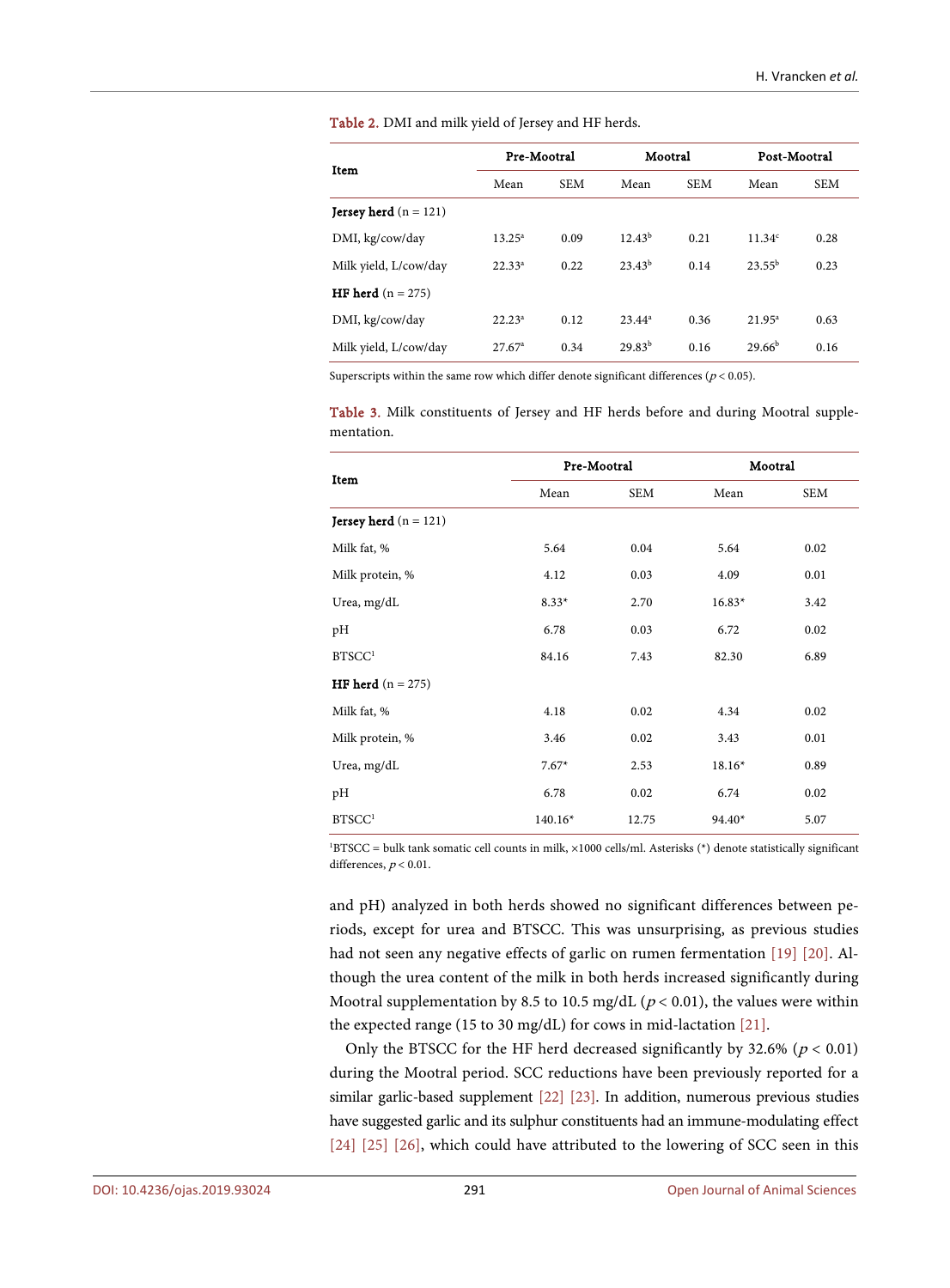study. BTSCC is a quick gauge of the herd's health, whereby high numbers indicate an immune response to some likelihood of infection in the herd [27] [28]. The BTSCC for both herds are much lower than the European Commission's limit of ≤400,000 cells/ml [29] and milk processors often provide incentives to keep the BTSCC lower (≤250,000 cells/ml). If the effects of lower BTSCC from the Mootral supplement could be repeated in other dairy herds, including those with high SCC, it may prove economically attractive for farmers.

#### **3.3. Feed Efficiency and Feed Analysis**

This simple metric was used to gauge the herd's efficiency in converting feed into milk, which would eventually impact the farmer's net financial margin. The Jersey cows in this study showed a significant increase in FE during Mootral supplementation by 13% and increase of 24% after Mootral was withdrawn (Figure 2(a)), compared to the pre-Mootral period ( $p < 0.05$ ). FE for the HF herd remained the same during Mootral supplementation compared to the pre-Mootral period, however increased by 8% ( $p < 0.05$ ) during the post-Mootral period (Figure  $2(b)$ ). On average, the Jersey cows had a higher FE than the HF cows, which had been reported in a previous study [30]. Although the ruminal microbiome is responsible for the degradation of feed matter to provide energy for the cows, their population are not thought to be affected by the animals' genetics [31]. Though there was a difference in the FE trends observed during this study, it is not immediately understood and would warrant future investigation.

The significant reduction of enteric methane emission in the Jersey herd with Mootral supplementation might have contributed to the increase in their FE by 10% during the post-Mootral period. In the HF herd, the significant decrease of enteric methane emission did not have such a pronounced effect on their FE during Mootral supplementation, but the increase of their FE by 6% in the following 4 weeks after withdrawal of supplementation could be attributed to a persistent effect from the supplementation. Eger *et al.* [12] had shown that in the



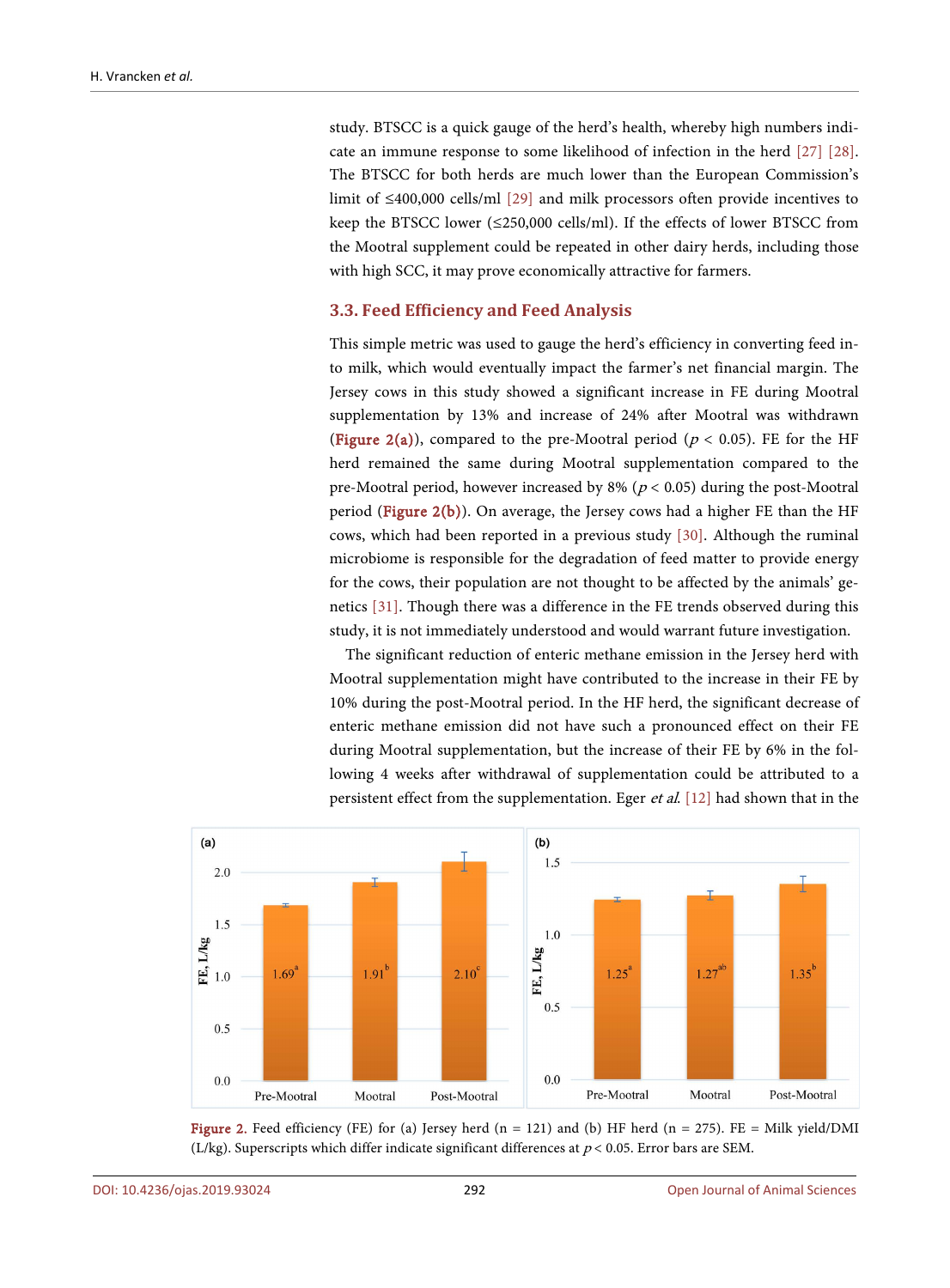|                      | Period      |         |              |  |  |  |
|----------------------|-------------|---------|--------------|--|--|--|
| Item                 | Pre-Mootral | Mootral | Post-Mootral |  |  |  |
| DM, g/kg             | 356         | 374     | 345          |  |  |  |
| Composition, g/kg DM |             |         |              |  |  |  |
| Crude ash            | 99          | 82      | 88           |  |  |  |
| Crude protein        | 159         | 143     | 178          |  |  |  |
| <b>NDF</b>           | 339         | 356     | 362          |  |  |  |
| ADF                  | 197         | 203     | 205          |  |  |  |
| $ME1$ , MJ           | 10.2        | 10.4    | 10.4         |  |  |  |
| $NEl2$ , MJ          | 6.1         | 6.3     | 6.2          |  |  |  |

Table 4. Feed analysis of the total mixed rations fed to the Jersey and HF herds.

 ${}^{1}$ ME = Metabolized energy.  ${}^{2}$ NEl = Net energy of lactation.

presence of Mootral, the percentage of methanogens reduced while bearing no negative effects on rumen fermentation. Our study here confirms these earlier findings especially with the lactating Jersey cows and to some extent in lactating HF cows with an improved FE in the longer term.

Results of feed analysis showed some changes in DM, crude ash, crude protein, NDF and ADF in the feed analysis but the changes were not statistically significant. The ME and NEL content were more consistent throughout the periods (Table 4).

There were no reports of adverse health events in both the Jersey and HF herds, and none of the cows had fertility, feet, mastitis, or metabolic issues during the study.

#### **4. Conclusion**

This was the first on-farm study of the Mootral supplement, using a commercial dairy farm, on the mitigation of enteric methane production in lactating cows and it confirmed the efficacy of the composition from prior in vitro work. The products of rumen fermentation is largely influenced by the diet of the cow [10] and these results may not be typical for all dairy farms, however the results encourages further exploration for the long term application of Mootral in ruminant livestock feeding to reduce enteric methane production. Although no negative impact on milk yield and quality was observed in this study, there was an indication of an immune effect. Future studies could encompass more parameters to evaluate other productivity effects and calculate the economic impact of an industry-wide application.

### **Acknowledgements**

This study was funded by Mootral SA, and SRUC work is funded by the Scottish government. Appreciation is extended to Dr Oliver Riede and all farm personnel in Brades Farm, Lancaster, United Kingdom for their assistance during the study.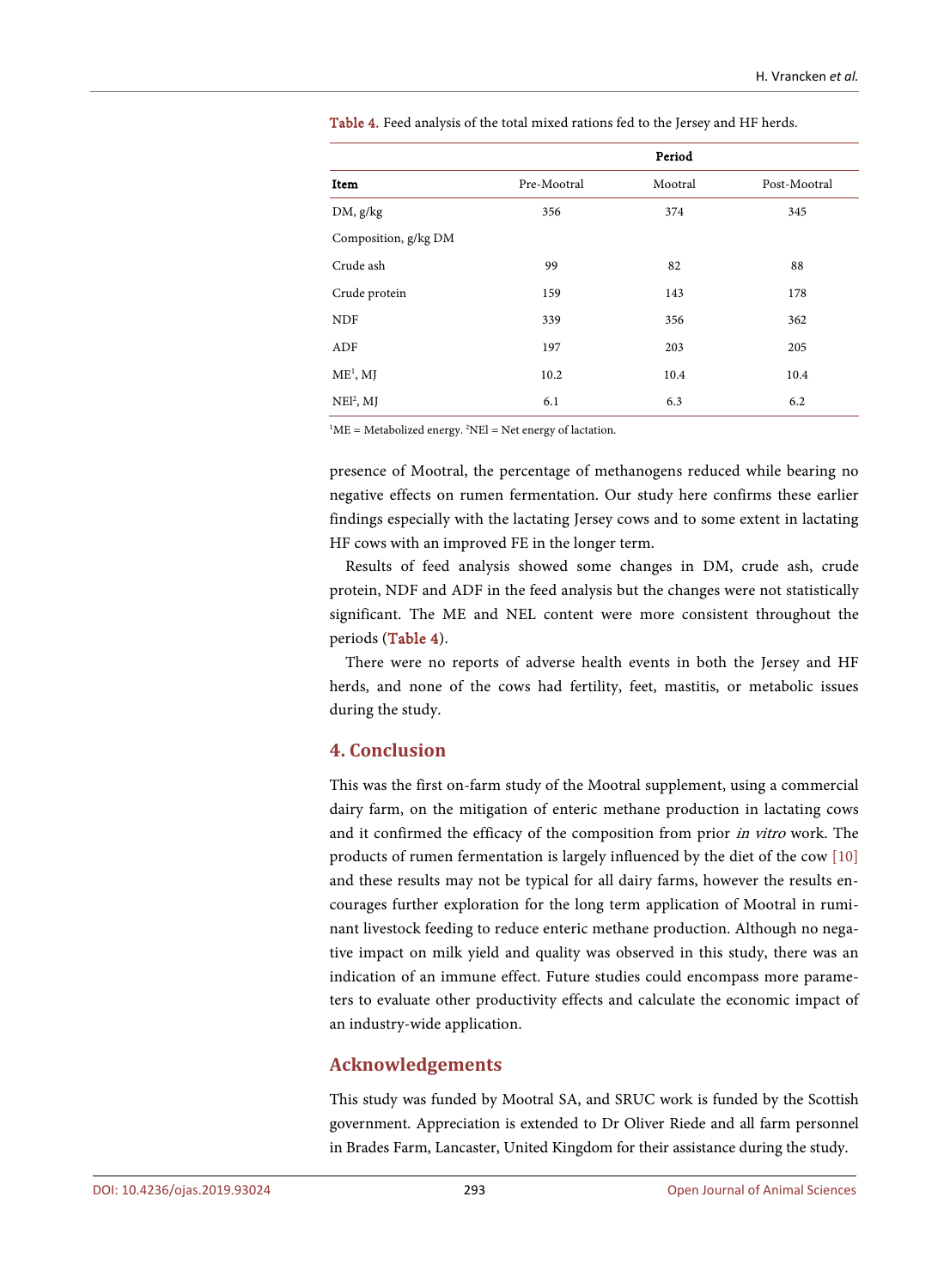#### **Conflicts of Interest**

H. Vrancken and M. Suenkel are employees of Mootral SA, which was the funding institute for the study. The rest of the authors declare no conflict of interest.

#### **References**

- [1] Allen, M.R., Dube, O.P., Solecki, W.A., Aragón-Durand, F., Cramer, W., Humphreys, S., Kainuma, M., Kala, J., Mahowald, N., Mulugetta, Y., Perez, R., Wairiu, M. and Zickfeld, K. (2019) Framing and Context. In: Masson-Delmotte, V., Zhai, P., Pörtner, H.-O., Roberts, D., Skea, J., Shukla, P.R., Pirani, A., Moufouma-Okia, W., Péan, C., Pidcock, R., Connors, S., Matthews, J.B.R., Chen, Y., Zhou, X., Gomis, M.I., Lonnoy, E., Maycock, T., Tignor, M. and Waterfield, T., Eds., Global Warming of 1.5˚C. An IPCC Special Report on the Impacts of Global Warming of 1.5˚C above Pre-Industrial Levels and Related Global Greenhouse Gas Emission Pathways, in the Context of Strengthening the Global Response to the Threat of Climate Change, Intergovernmental Panel on Climate Change (IPCC), Geneva, 84.
- [2] Gerber, P.J., Steinfeld, H., Henderson, B., Mottet, A., Opio, C., Dijkman, J., Falcucci, A., Tempio, G., et al. (2013) Tackling Climate Change through Livestock: A Global Assessment of Emissions and Mitigation Opportunities. Food and Agriculture Organization of the United Nations (FAO), Rome.
- [3] Martin, C., Morgavi, D.P. and Doreau, M. (2009) Methane Mitigation in Ruminants: From Microbe to the Farm Scale. Animal, 4, 351-365. https://doi.org/10.1017/S1751731109990620
- [4] Bodas, R., Prieto, N., García-González, R., Andrés, S., Giráldez, F.J. and López, S. (2012) Manipulation of Rumen Fermentation and Methane Production with Plant Secondary Metabolites. Animal Feed Science and Technology, 176, 78-93. https://doi.org/10.1016/j.anifeedsci.2012.07.010
- [5] Hook, S.E., Wright, A.D.G. and McBride, B.W. (2010) Methanogens: Methane Producers of the Rumen and Mitigation Strategies. Archaea, 2010, 50-60. https://doi.org/10.1155/2010/945785
- [6] McAllister, T.A. and Newbold, C.J. (2008) Redirecting Rumen Fermentation to Reduce Methanogenesis. Australian Journal of Experimental Agriculture, 48, 7. https://doi.org/10.1071/EA07218
- [7] Kumar, S., Puniya, A.K., Puniya, M., Dagar, S.S., Sirohi, S.K., Singh, K. and Griffith, G.W. (2009) Factors Affecting Rumen Methanogens and Methane Mitigation Strategies. World Journal of Microbiology and Biotechnology, 25, 1557-1566. https://doi.org/10.1007/s11274-009-0041-3
- [8] Sorg, D., Mühlbach, S., Rosner, F., Kuhla, B., Derno, M., Meese, S., Schwarm, A., Kreuzer, M. and Swalve, H. (2017) The Agreement between Two Next-Generation Laser Methane Detectors and Respiration Chamber Facilities in Recording Methane Concentrations in the Spent Air Produced by Dairy Cows. Computers and Electronics in Agriculture, Elsevier, 143, 262-272. https://doi.org/10.1016/j.compag.2017.10.024
- [9] Chagunda, M.G.G. (2013) Opportunities and Challenges in the Use of the Laser Methane Detector to Monitor Enteric Methane Emissions from Ruminants. Animal, 7, 394-400. https://doi.org/10.1017/S1751731113000724
- [10] Grobler, S.M., Scholtz, M.M., van Rooyen, H., Mpayipheli, M. and Neser, F.W.C. (2014) Methane Production in Different Breeds, Grazing Different Pastures or Fed a Total Mixed Ration, as Measured by a Laser Methane Detector. South African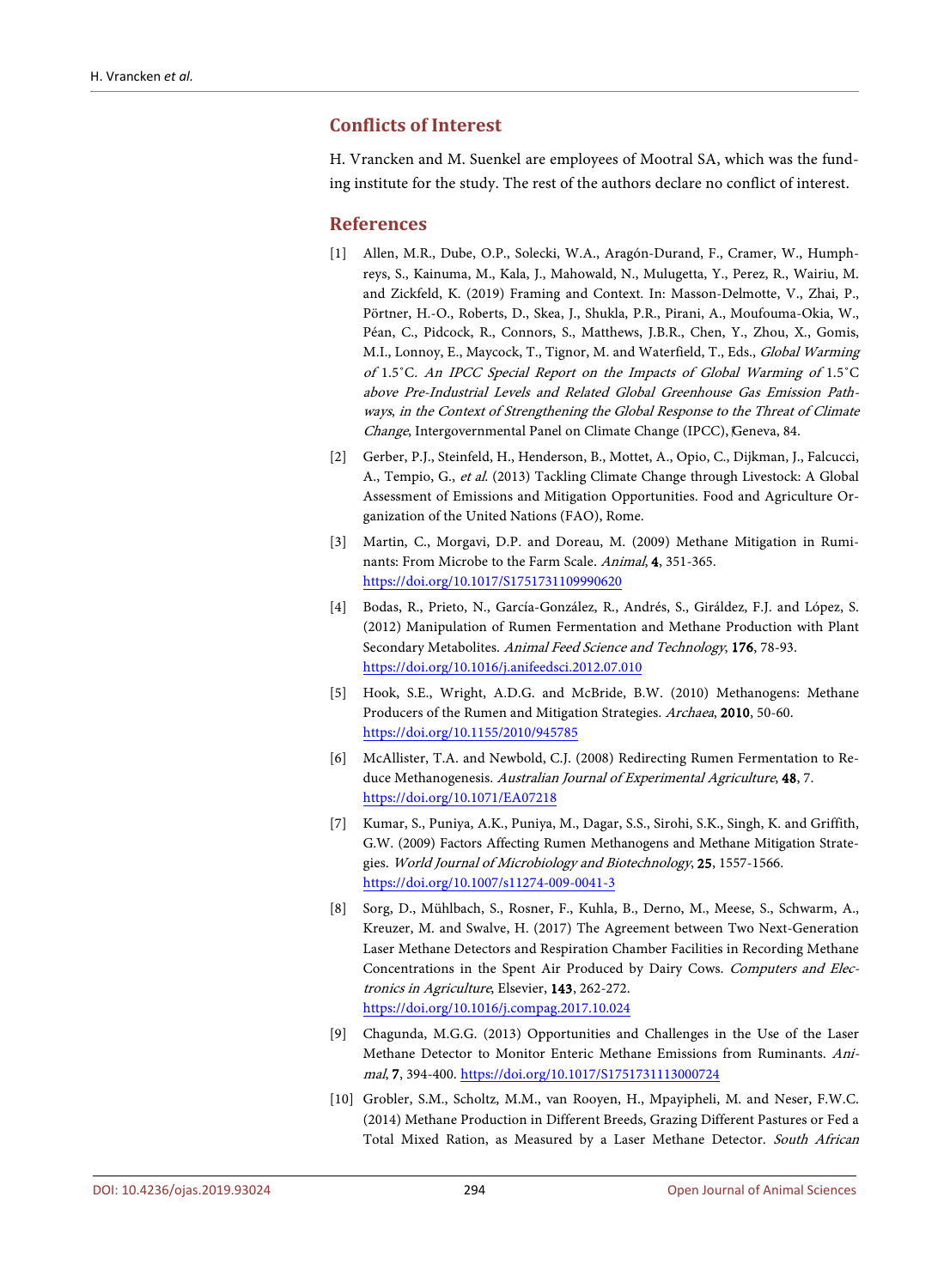Journal of Animal Sciences, 44, S12-S16.

- [11] Graz, C.J.M. and Miller, A.J.M. (2018) Animal Feed Supplement. Europe Patent Application No. PCT/GB2017/051562.
- [12] Eger, M., Graz, M., Riede, S. and Breves, G. (2018) Application of Mootral<sup>TM</sup> Reduces Methane Production by Altering the Archaea Community in the Rumen Simulation Technique. Frontiers in Microbiology, 9, 1-15. https://doi.org/10.3389/fmicb.2018.02094
- [13] Sorg, D., Difford, G.F., Mühlbach, S., Kuhla, B., Swalve, H.H., Lassen, J., Strabel, T. and Pszczola, M. (2018) Comparison of a Laser Methane Detector with the Green-Feed and Two Breath Analysers for On-Farm Measurements of Methane Emissions from Dairy Cows. Computers and Electronics in Agriculture, 153, 285-294. https://doi.org/10.1016/j.compag.2018.08.024
- [14] Chagunda, M.G.G., Ross, D., Rooke, J., Yan, T., Douglas, J.L., Poret, L., McEwan, N.R., Teeranavattanakul, P. and Roberts, D.J. (2013) Measurement of Enteric Methane from Ruminants Using a Hand-Held Laser Methane Detector. Acta Agriculturae Scandinavica A: Animal Sciences, 63, 68-75. https://doi.org/10.1080/09064702.2013.797487
- [15] Kim, J.Y., Ghassemi Nejad, J., Park, J.Y., Lee, B.H., Hanada, M., Kim, B.W. and Sung, K. (2018) In Vivo Evaluation of Garlic (Allium sativum) Supplementation to Rice Straw-Based Diet on Mitigation of  $CH<sub>4</sub>$  and  $CO<sub>2</sub>$  Emissions and Blood Profiles Using Crossbreed Rams. Journal of the Science of Food and Agriculture, 98, 5197- 5204. https://doi.org/10.1002/jsfa.9055
- [16] Kumar, S., Choudhury, P.K., Carro, M.D., Griffith, G.W., Dagar, S.S., Puniya, M., Calabro, S., Ravella, S.R., Dhewa, T., Upadhyay, R.C., Sirohi, S.K., Kundu, S.S., Wanapat, M. and Puniya, A.K. (2013) New Aspects and Strategies for Methane Mitigation from Ruminants. Applied Microbiology and Biotechnology, 98, 31-44. https://doi.org/10.1007/s00253-013-5365-0
- [17] Ma, T., Chen, D., Tu, Y., Zhang, N., Si, B., Deng, K. and Diao, Q. (2016) Effect of Supplementation of Allicin on Methanogenesis and Ruminal Microbial Flora in Dorper Crossbred Ewes. Journal of Animal Science and Biotechnology, 7, 1-7. https://doi.org/10.1186/s40104-015-0057-5
- [18] Williams, S.R.O., Moate, P.J., Wales, W.J., Deighton, M.H., Jacobs, J.L., Ribaux, B.E., Morris, G.L., Hannah, M.C. and Chaves, A.V. (2017) Influence of Feeding Supplements of Almond Hulls and Ensiled Citrus Pulp on the Milk Production, Milk Composition, and Methane Emissions of Dairy Cows. Journal of Dairy Science, 101, 2072-2083. https://doi.org/10.3168/jds.2017-13440
- [19] Calsamiglia, S., Busquet, M., Cardozo, P.W., Castillejos, L. and Ferret, A. (2007) Invited Review: Essential Oils as Modifiers of Rumen Microbial Fermentation. Journal of Dairy Science, 90, 2580-2595. https://doi.org/10.3168/jds.2006-644
- [20] Soliva, C.R., Zeleke, A.B., Clement, C., Hess, H.D., Fievez, V. and Kreuzer, M. (2008) In Vitro Screening of Various Tropical Foliages, Seeds, Fruits and Medicinal Plants for Low Methane and High Ammonia Generating Potentials in the Rumen. Animal Feed Science and Technology, 147, 53-71. https://doi.org/10.1016/j.anifeedsci.2007.09.009
- [21] Landesvereinigung Milch Hessen (2005) MLP Daten Nicht Nur Für Die Fütterungskontrolle Nutzen! 23. https://www.vrs-nf.de/user/download/MLP\_Daten\_nutzen\_.pdf
- [22] Chew, L., De Costa, P. and Zonderland, J. (2015) Reduced Somatic Cell Counts in Response to a Standardized High Activity Proprietary Garlic Powder Administered